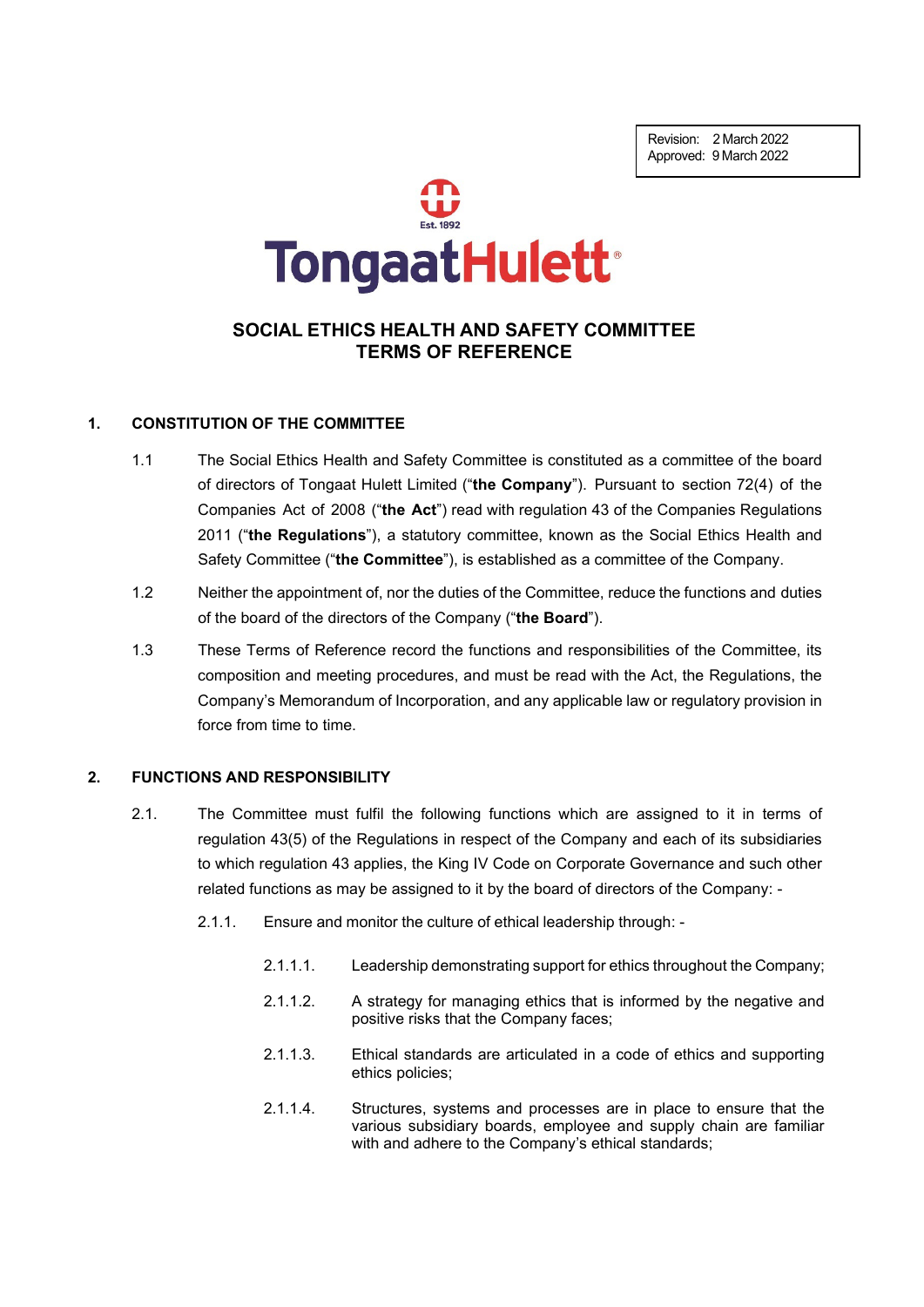- 2.1.2. Ensure that ethics performance is included in the scope of internal audit and reported on in the Company's integrated annual report;
- 2.1.3. Ensure that Ethics is imbedded in the corporate culture;
- 2.1.4. Monitor the Company's activities, having regard to any relevant legislation, other legal requirements, or prevailing codes of best practice, with regard to matters relating to: -
	- 2.1.4.1 social and economic development, including the Company's standing in terms of the goals and purposes of:
		- the 10 principles set out in the United Nations Global Compact Principles (which are set out in Annexure A hereto and which may be viewed on www.unglobalcompact.org); and
		- the OECD [Organisation for Economic Co-operation and Development] recommendations regarding corruption (which may be viewed on www.oecd.org); and
	- 2.1.4.2 the Employment Equity Act; and
	- 2.1.4.3 the Broad-Based Black Economic Empowerment Act;
	- 2.1.4.4 Good corporate citizenship, including the Company's:
		- promotion of equality, prevention of unfair discrimination and reduction of corruption;
		- contribution to development of the communities in which its activities are predominantly conducted, or within which its products or services are predominantly marketed; and
		- record of corporate social investment related sponsorship, donations and charitable giving;
	- 2.1.4.5 the environment, health and public safety, including the impact of the Company's activities and of its products or services;
	- 2.1.4.6 consumer relationships, including the Company's advertising, public relations and compliance with the consumer protection laws; and
	- 2.1.4.7 labour and employment, including:
		- the Company's standing in terms of the International Labour Organisation Protocol on decent work and working conditions; and
		- the Company's employment relationships, and its contribution toward the educational development of its employees.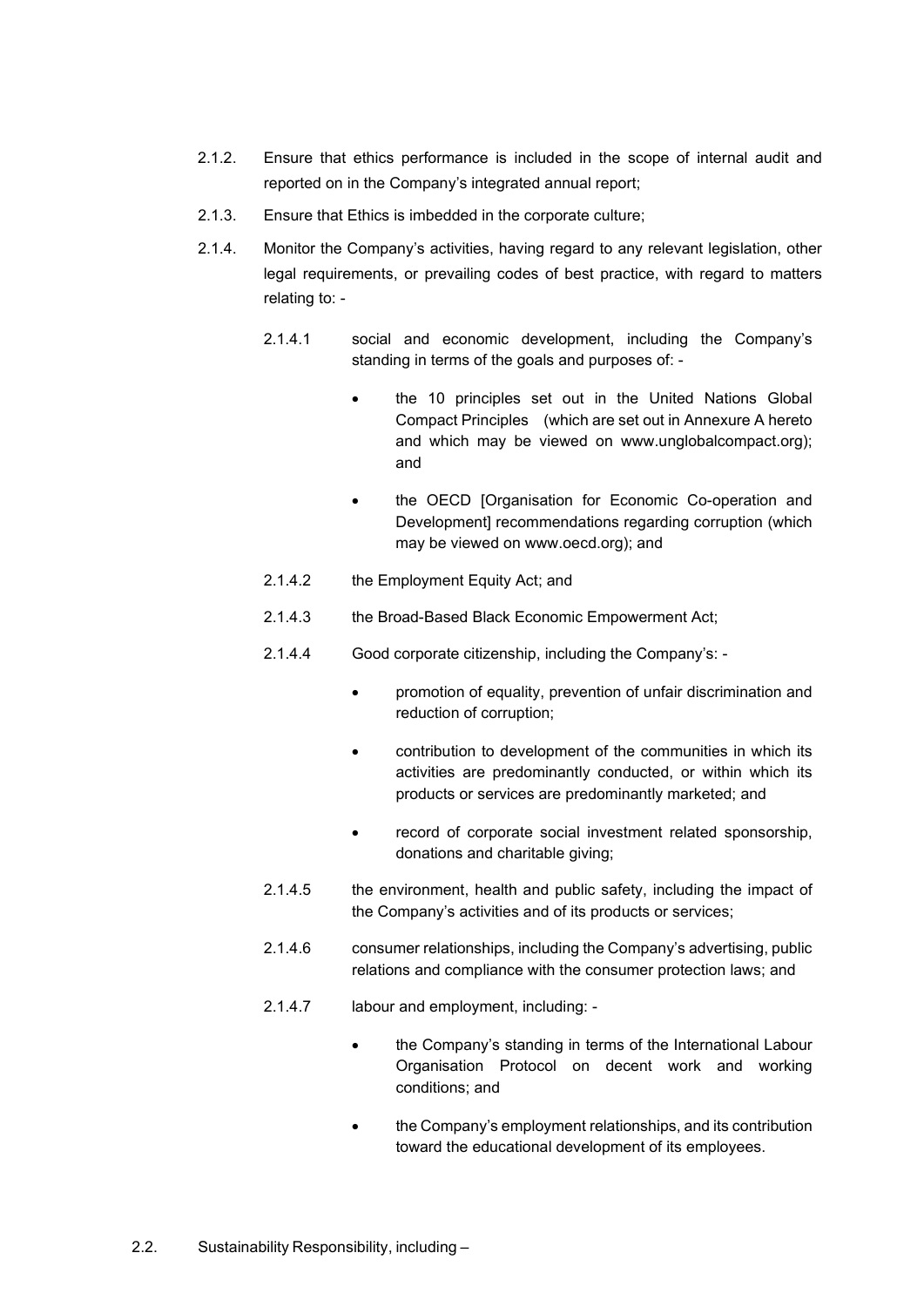- 2.2.1. Approve and revise the Sustainability Management Strategy and Framework in relation to sustainability material issues, in line with King IV and other relevant reporting requirements.
- 2.2.2. Approve the environment targets and monitor the implementation thereof.
- 2.2.3. Monitor the implementation of policies through the consideration of management reports on material issues envisaged, as well as noting the activities of the Human Resources Committee regarding Human Capital objectives.
- 2.2.4. Consider and recommend for approval, the reporting for purposes of the transformation of the organisation as per the Department of Trade and Industry Codes of Good Practice on transformation and BBBEE verification.
- 2.2.5. Consider and recommend for approval to the Audit Committee, the reporting on sustainability issues pertaining to the Integrated Report and the overall comprehensive Sustainability Report. This will be reported on an annual basis.
- 2.2.6. Advise management of ways and means to improve the effectiveness of its sustainability, social and ethics policies and practices and the setting of targets and timeframes in relation thereto.
- 2.2.7. Report to the Board on the status of social, ethics and sustainability issues.
- 2.2.8. Monitor the Company compliance with the requirements set for inclusion in the Company sustainability index, Carbon Disclosure Project (CDP) and various recognised surveys and indexes and make appropriate recommendations if and when required.
- 2.2.9. Consider substantive national and international regulatory and technical developments in all fields relevant to the company's identified sustainability material issues.
- 2.2.10. Facilitate participation, co-operation and consultation on sustainability matters of governments, national and international organisations, national authorities, other companies and other influencing/relevant bodies.
- 2.2.11. Facilitate and monitor ongoing collaboration between the Risk, Strategy, Stakeholder Management and Sustainability functionalities.
- 2.2.12. Draw matters within its mandate to the attention of the Board as occasion requires; and
- 2.2.13. Report to the shareholders at the Company's annual general meeting on the matters within its mandate.

# **3. AUTHORITY**

3.1. The Committee, represented by its Chairman, is entitled and empowered to require any information or explanation necessary for the performance of its functions from any employee, director or prescribed officer of the Company.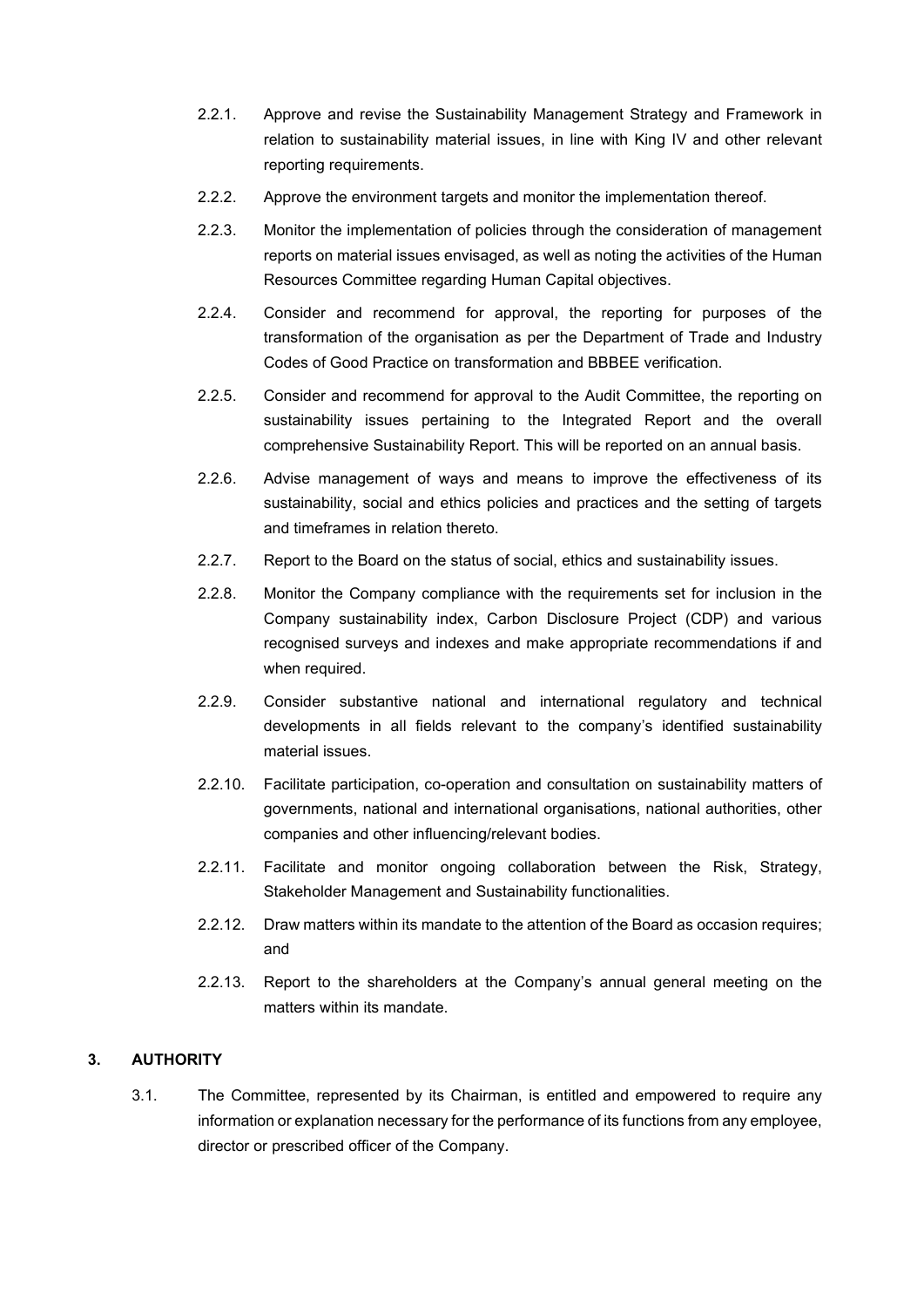- 3.1.1. The Committee may delegate authority to any member, or a sub-committee of members, of the Committee to assist it in carrying out any of its functions.
- 3.1.2. The Committee is authorised, subject to the Company's approval procedures, to obtain legal or other independent professional advice and to secure the attendance of outsiders with relevant experience and expertise, if deemed necessary.
- 3.1.3. The Company shall meet all expenses reasonably incurred by the Committee in fulfilling its functions, including the costs and fees of any consultant or specialist engaged by the Committee in the performance of its functions.

# **4. COMPOSITION OF THE COMMITTEE**

- 4.1. The Committee is constituted in terms of the Act, with the powers and authority assigned to it by the Act and the Regulations.
- 4.2. The Committee shall comprise not less than three (3) directors of the Company with a majority of the directors to be non-executive directors who are not involved in the day-to-day management of the Company's business and must not have been so involved within the previous three financial years.
- 4.3. The Committee may from time to time require other members of senior management with the requisite skills and expertise to attend the meetings of the Committee.

#### 5. **CHAIRMAN AND SECRETARY**

- 5.1. The chairman of the Committee shall be one of its members who is appointed as such by the Board.
- 5.2. The person appointed to act as the secretary of the Board shall also be the secretary of the Committee and shall be responsible for the preparation of the agenda for the Committee meetings, in consultation with the chairman of the Committee and the Chief Executive Officer of the Company, and the preparation of the minutes of such meetings.

# 6. **MEETINGS**

- 6.1. The Committee shall meet at least once every year, on a date determined by the chairman of the Committee.
- 6.2. Meetings in addition to those scheduled may be held at the request of the Chief Executive Officer, or at the instance of the Board.
- 6.3. Board members shall be entitled to attend meetings of the Committee.
- 6.4. Members of the Company's management and assurance providers may attend meetings of the Committee with the prior consent, or by invitation, of the chairman of the Committee
- 6.5. Committee members are expected to attend all scheduled meetings of the Committee, including meetings called on an ad hoc basis for special matters, unless prior apology, with reasons, is submitted to the chairman of the Committee.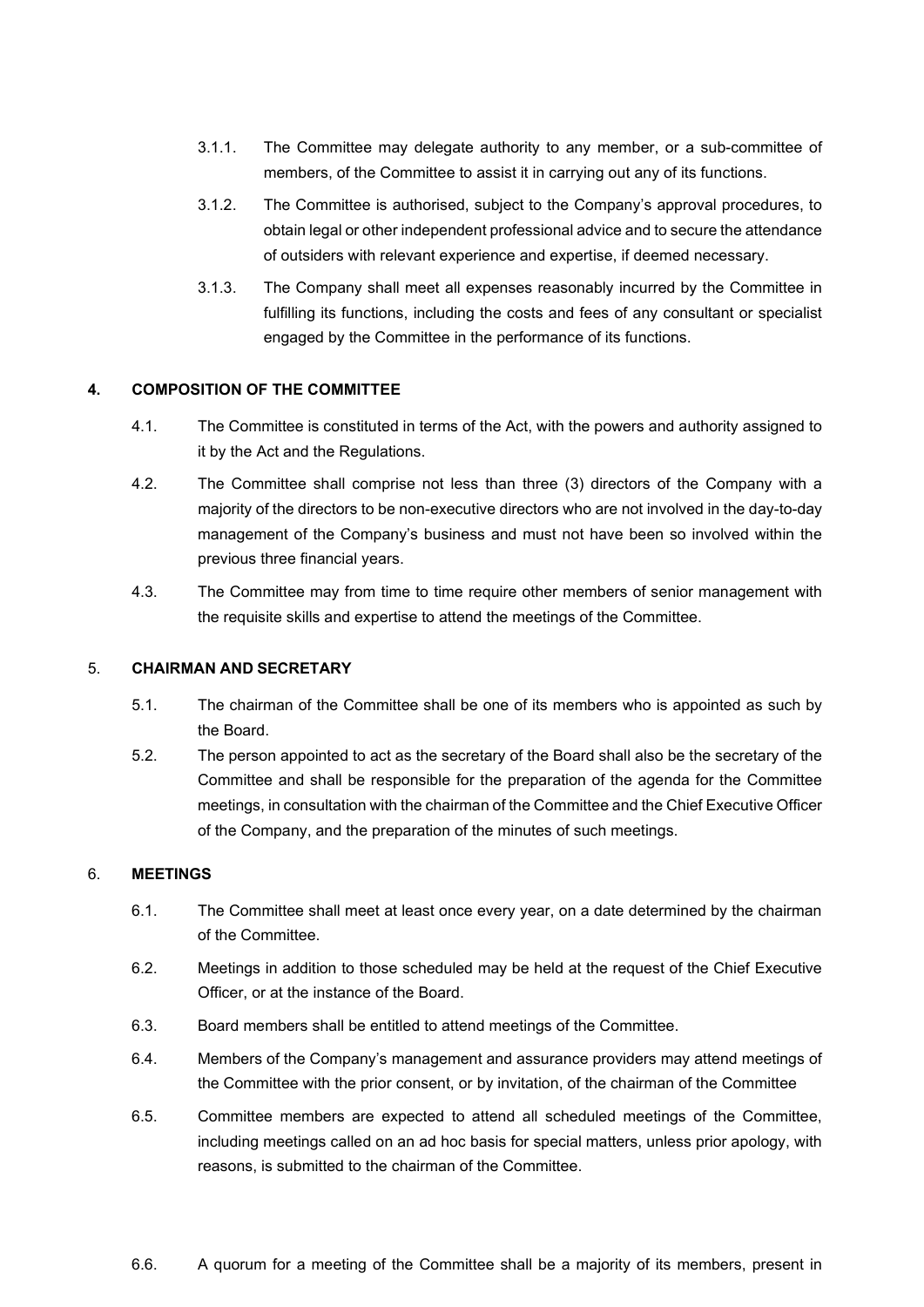person at such meeting. Attendance by telecommunication or video conference facility is permissible and will be deemed to constitute physical attendance at a meeting of the Committee.

- 6.7. If the chairman of the Committee is not present at any meeting, the members present thereat shall elect one of the members present to act as chairman of that meeting.
- 6.8. The chairman of the Committee may meet with the Chief Executive Officer and/or the secretary of the Committee prior to any meeting to discuss important issues and agree on the agenda.

### 7. **WRITTEN RESOLUTIONS**

A written resolution signed by a majority of the members of the Committee at the time when such resolution is released for signature by the secretary of the Committee, shall be as valid and effectual as if it had been passed at a duly constituted meeting of the Committee, provided that each member of the Committee shall have been afforded a period of not less than 48 (forty eight) hours to express an opinion on the matter to which such resolution relates.

### 8. **AGENDA AND MINUTES**

- 8.1. The Committee must establish an annual work plan to ensure that all relevant matters are covered by the agendas of the meetings planned for the year.
- 8.2. The annual plan must ensure proper coverage of the functions of the Committee.
- 8.3. The minutes shall be prepared by the secretary of the Committee and circulated to the chairman and the members of the Committee for review.
- 8.4. The minutes must be formally approved by the Committee at the following scheduled meeting.

### **9. DECLARATION OF INTERESTS**

- 9.1. At the commencement of each meeting, all Committee members should declare whether they have any conflict of interest in respect of any matter on the agenda.
- 9.2. Such conflict should be recorded in the minutes and conflict of interest register (where applicable).
- 9.3. The Committee should discuss the conflict and decide upon its severity, impact and the determine the appropriate management of such.
- 9.4. Depending on the outcome of clause 9.3, when that agenda item arises the member should be recused from the meeting for the duration of that matter being discussed.

# 10. **REPORTING**

- 10.1. In respect of its statutory duties, the Committee will be accountable to the shareholders of the Company.
- 10.2. In respect of all other duties as may be assigned to it by the Board from time to time, the Committee will be accountable to the Board.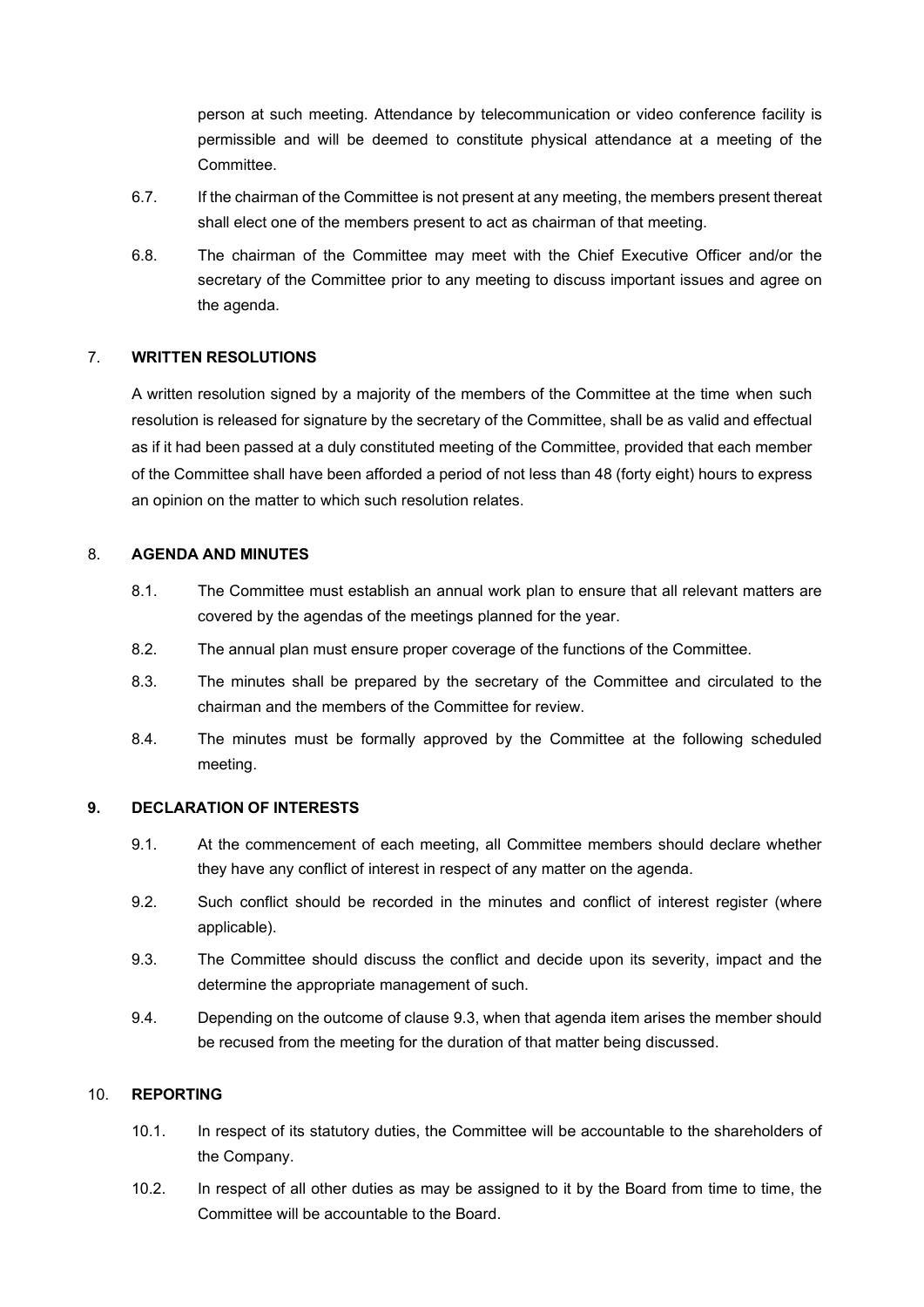- 10.3. In accordance with regulation 43(5)(c) of the Regulations, one of the members of the Committee, who shall be nominated by the Committee, must report to the shareholders of the Company at its annual general meeting (if such a meeting is required by law to be held) on matters within the mandate of the Committee.
- 10.4. The chairman of the Committee shall report at the meetings of the Board on the Committee's activities.

### 11. **APPROVAL AND REVIEW OF TERMS OF REFERENCE**

These Terms of Reference were approved by the Board on 29 March 2022 and will be reviewed by the Board from time to time.